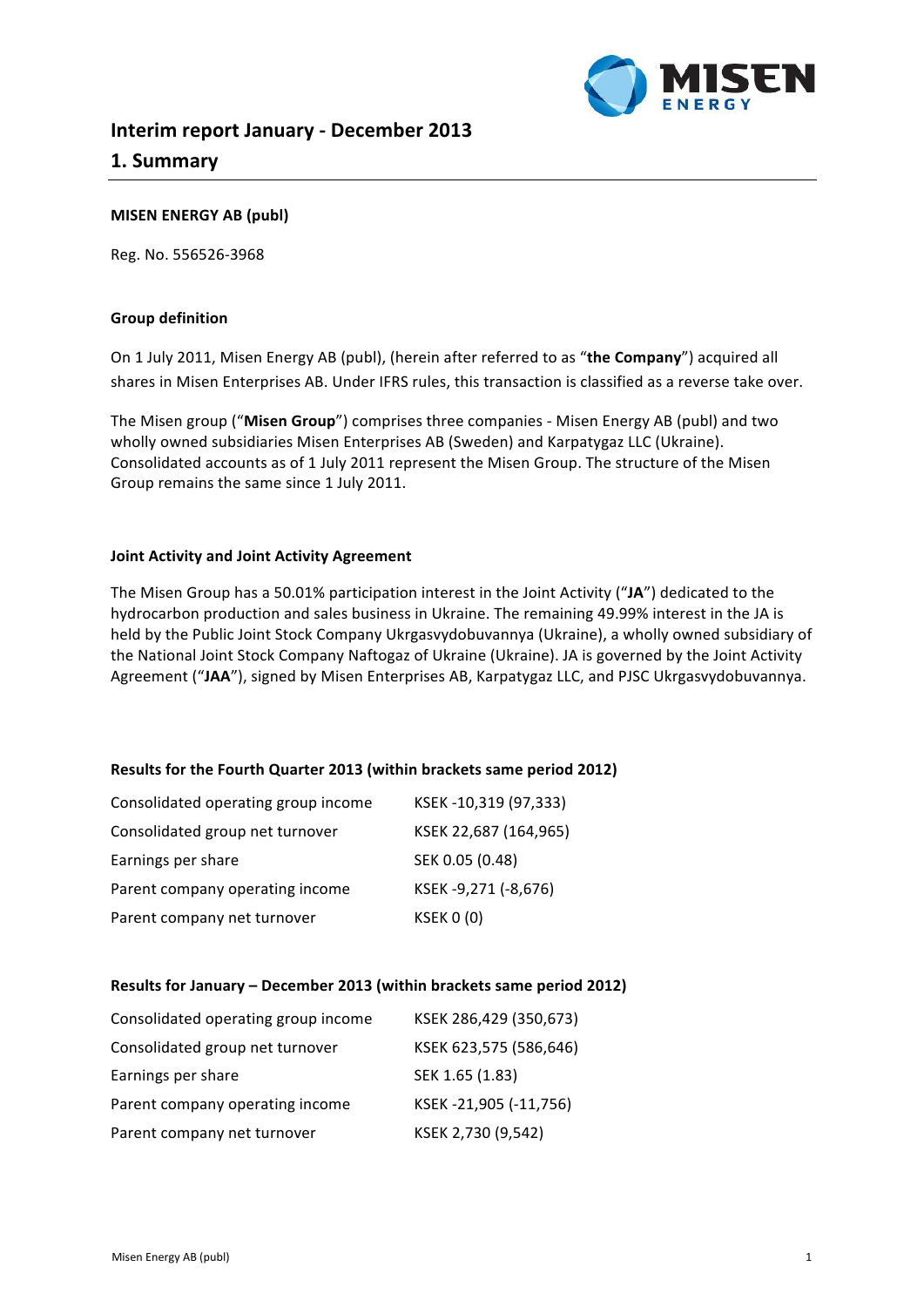## **Gas balance situation**

As previously informed, since the second quarter 2013, the Company and its subsidiary in Ukraine, Karpatygaz LLC, started experiencing challenges related to the sales process of locally produced natural gas. All natural gas produced, transported, stored and allocated to the final consumers is registered on a monthly basis by Ukrainian State bodies in the gas balancing process. As from April 2013, certain irregularities have been observed with respect to this procedure and payments for the produced natural gas have been partially delayed.

Eventually, gas produced in April - July was sold, but by October 2013, the Company observed and reported on continuing challenges and the fact that subsidiary Karpatygaz LLC had not been included into the balancing process for August – September, forcing the Company to store all of its produced natural gas in the underground storage till later notice. This pattern continued throughout the rest of 2013 and as of the end of the fourth quarter, the gas produced during the last five months of the year 2013 (August through December) remains excluded from the gas balance and is being kept in the storage. As a result, only part of the production could be invoiced, mostly gas condensate and oil.

Not being able to sell its production entitlements, the Company's subsidiary Karpatygaz LLC is late with payments to its contractors and suppliers, both domestic and international. Extensions are being negotiated with suppliers as well as with the JA partner PJSC Ukrgasvydobuvannya regarding rescheduling in the JAA investment program.

As of October 2013, Karpatygaz LLC as the operator of JA became late with the tax payments in Ukraine, mostly for subsoil use and VAT. During the third quarter, the collected accounts receivables from the sales of earlier months allowed JA to settle most of the penalties with the Ukrainian tax authorities. However, continuing challenges with the sales in the fourth quarter have led to increasing accumulation of late tax payments. This incurred certain restrictions on free disposal of JA bank accounts managed by Karpatygaz LLC, allowing only certain types of transactions to be processed, prioritizing tax payments and compensation to personnel.

As of the end of the fourth quarter 2013, no permanent solution to the problem with the gas balance has been found. JA is forced to keep five month's production in the underground storage, amounting to 298 million cubic meters (mmcm) of natural gas. This is having a negative impact on both the income and the cash flow of the Misen Group. Due to Company subsidiary's inability to sell production entitlements, there is a significant uncertainty for the future business and going concern.

The Company is working on several different options to find a solution to the problems described. In November 2013 the Company submitted a letter to the Ukrainian Ministry of Energy and Coal Industry notifying of what the Company regards as discriminatory, unequal and unfair treatment of the Company's investments in Ukraine. In the letter, the Company claims that the actions of Naftogaz Ukraine (State company in charge of the gas balancing process) of excluding the JA gas from the gas balance is a violation of Ukrainian national legislation and Ukraine's international obligations under the Agreement between the Government of Ukraine and the Government of Kingdom of Sweden concerning the Promotion and Reciprocal Protection of Investments (the bilateral investment treaty, BIT), as well as under the Energy Charter Treaty. As of the end of the fourth quarter 2013, there was no reaction received from Ukraine and the Company was thus preparing to submit a formal notice of claim on this matter to the State of Ukraine.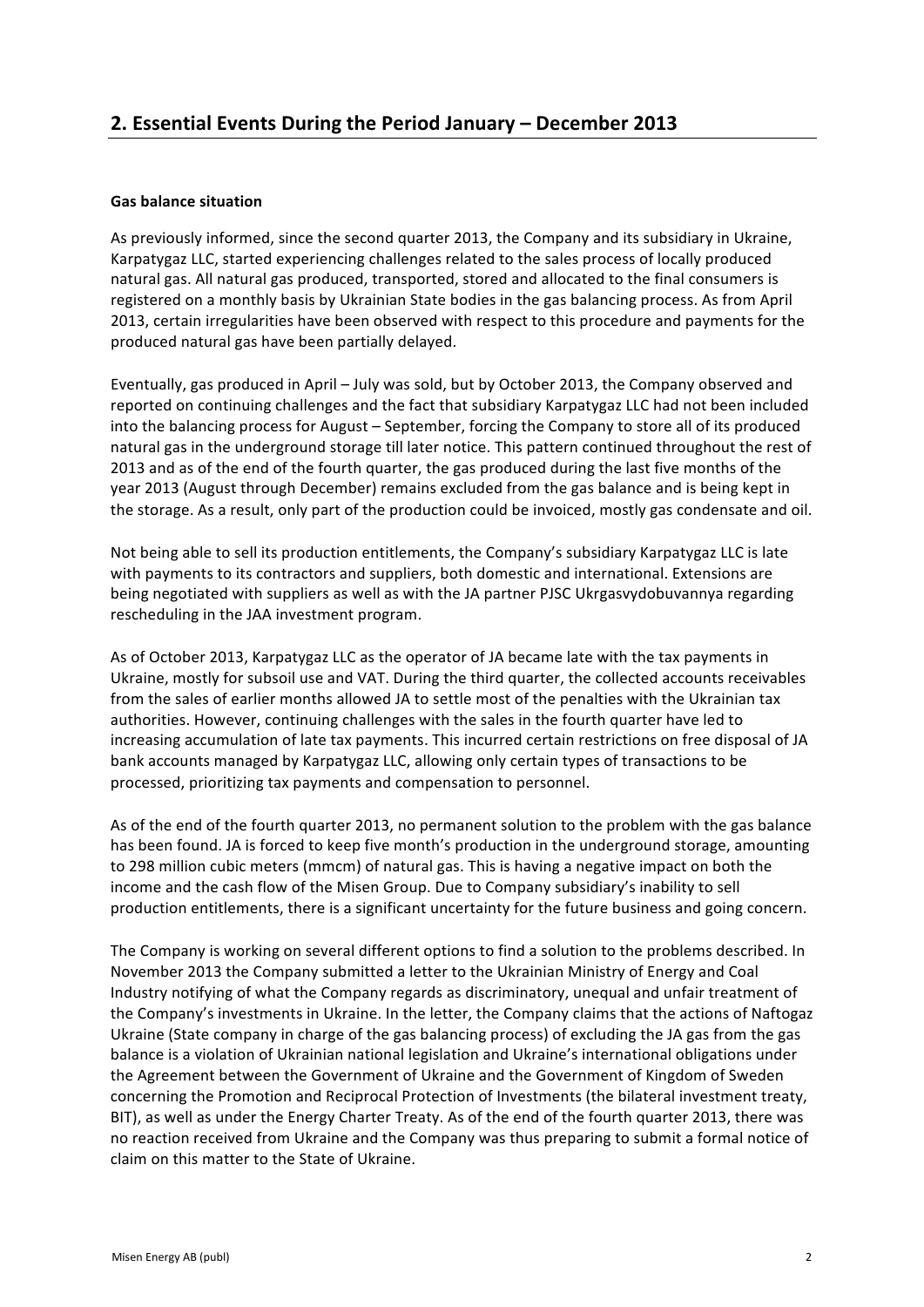#### **Financing from the Fund**

Within the framework of the financing agreement between the Company and a Dutch financing fund (Stichting Bewaarder Pluribus Optimum Fund), whereby the Company has been granted a financial facility of up to KEUR 7,500 (corresponding to approximately KSEK 66,200), a tranche of KEUR 1,875 (KSEK 16,550) was drawn down during the four quarters of 2013 (remains unchanged since Q3 2013). Accordingly, the total debt under the financing agreement as of 31 December 2013 is KEUR 4,200 (KSEK 37,502). This facility has been introduced to secure long-term financial requirements for the Company's Swedish operations. In December 2013 the fund, however, exercised its right to suspend further disbursement of financing, referring to the Company's operational challenges and gas balance issue. As of the end of the fourth quarter 2013, the Company has been engaged in negotiations with the fund and expects to reach settlement within Q1 2014.

## **Joint Activity Agreement**

In accordance with the Amendment No. 5 to the JAA, the Company's subsidiary Misen Enterprises AB is obliged to contribute KUSD 12,516 (corresponding to approximately KSEK 80,685) no later than 25 February 2014. In the light of the challenging situation, the Company subsidiaries have entered into negotiations with PJSC Ukrgasvydobuvannya regarding extension of this obligation. There is full understanding and support by all the parties involved and an agreement on such extension is expected to be signed in Q1 2014.

As it has been stated in 2013 Q2 report, in April 2013 parties of JA signed the Amendment No. 6 to the JAA. However, due to the challenging situation with the gas balance that affects all parties of JA, the JAA Amendment No. 6 is still pending the approval with the Ukrainian State authorities, leading to a possibility where it might be canceled or modified into a new amendment(s) to the JAA.

Formally, the Company considers that the Amendment No. 6 has been signed, until agreed otherwise. However, the Company is not enforcing it until the final formalities with the Ukrainian State authorities have been settled. As previously reported, the Amendment No. 6 will increase the size and scope of the JA project. To assess this, the Company plans to commission a technical audit (in the form of Competent Persons Report) of reserves and resources that have been additionally allocated to JA by the Amendment No. 6. The Company's commitment to facilitate additional financing to JA, when required, was increased to up to MSEK 3,900. This amount is recorded as contingent liability in the Misen Group's accounts.

The Company continues monitoring the situation and will report as new developments take place.

#### **Investment program report**

As of the end of the fourth quarter 2013, the Company has reached the following major milestones:

- KSEK 863,000 has been invested into the JA development program during 2013, meanwhile the total investment into JA since 2011 constitutes KSEK 1.745.540
- 56 wells have undergone completed renovation and/or drilling and have been put into production
- 3 wells are undergoing workover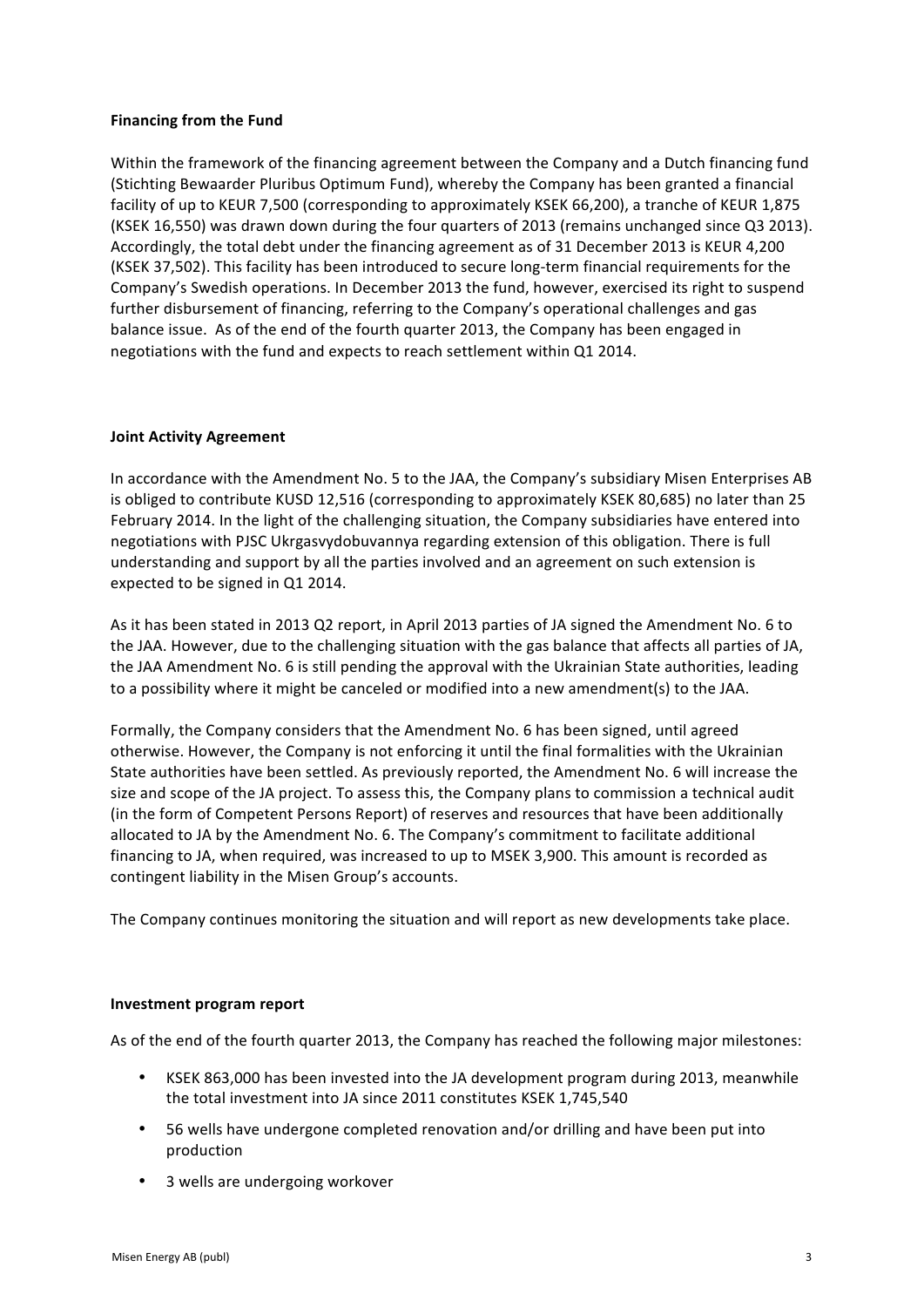- 17 wells workover has been suspended (temporary measure due to difficulties in financing further works)
- 1 major Booster Compressor Station ("BCS") Yuliyivska (8MW) has celebrated one-year anniversary of its successful operation
- 2 minor BCS (1.08 MW and 0.75 MW) have been constructed and are to be launched pending final paperwork clearance
- 11 commercial metering stations and centralized Control Dispatch for real-time production monitoring have been commissioned
- 1.19 billion cubic meters of gas have been produced since project's inception in 2011

Yuliyivska BCS represents the first installation of such kind and magnitude in Ukraine, initiated and operated by the joint State and private initiatives. The plant is equipped with the two turbocompressor units Centaur-40 produced by Solar Turbines (USA) and supporting engineering infrastructure provided by a range of leading West European and US manufacturers that will allow maintaining the required operating parameters of Yuliyivske oil, gas and condensate field and will ensure sustained annual gas production volumes during the subsequent 20 years (JA life cycle) and longer. It is an object of strategic importance to Ukraine on its path towards energy independence.

Yuliviyska BCS is currently facilitating production of more than 50 mmcm of gas per month. Incremental production owned by Misen is around 3.5 mmcm of gas and 250 tons of condensate per month. The total project cost was in the range of KSEK 200,000 financed by the local and international banks. In accordance with the JAA, during 2013, the Company has constructed additional commercial metering stations, bringing the total number to 11 and has increased capacity of the centralized Control Dispatch for the on-line production monitoring. The outcome is a significant improvement in accuracy of data gathering and provision of the real-time reaction capability. 

The network of metering units installed within a group of wells has yielded an increase of 3-5% in production result, mostly owing to the possibility of obtaining data with commercial accuracy.

## **Production report**

Despite issues with the gas balance and adjusted investment program, the Company continued producing as planned during the fourth quarter 2013.

The table below sets forth the **average daily production** indicators by the end of the period:

|                       | Year-end<br>2013 | Year-end<br>2012 | Year-end<br>2011 |
|-----------------------|------------------|------------------|------------------|
| Natural Gas (mmcm*)   | 2.0              | 1.2              | 0.8              |
| Gas Condensate (tons) | 98.0             | 45.8             | 19.6             |
| Oil (tons)            | 70.7             | 60.0             | 13.1             |

\*million cubic meters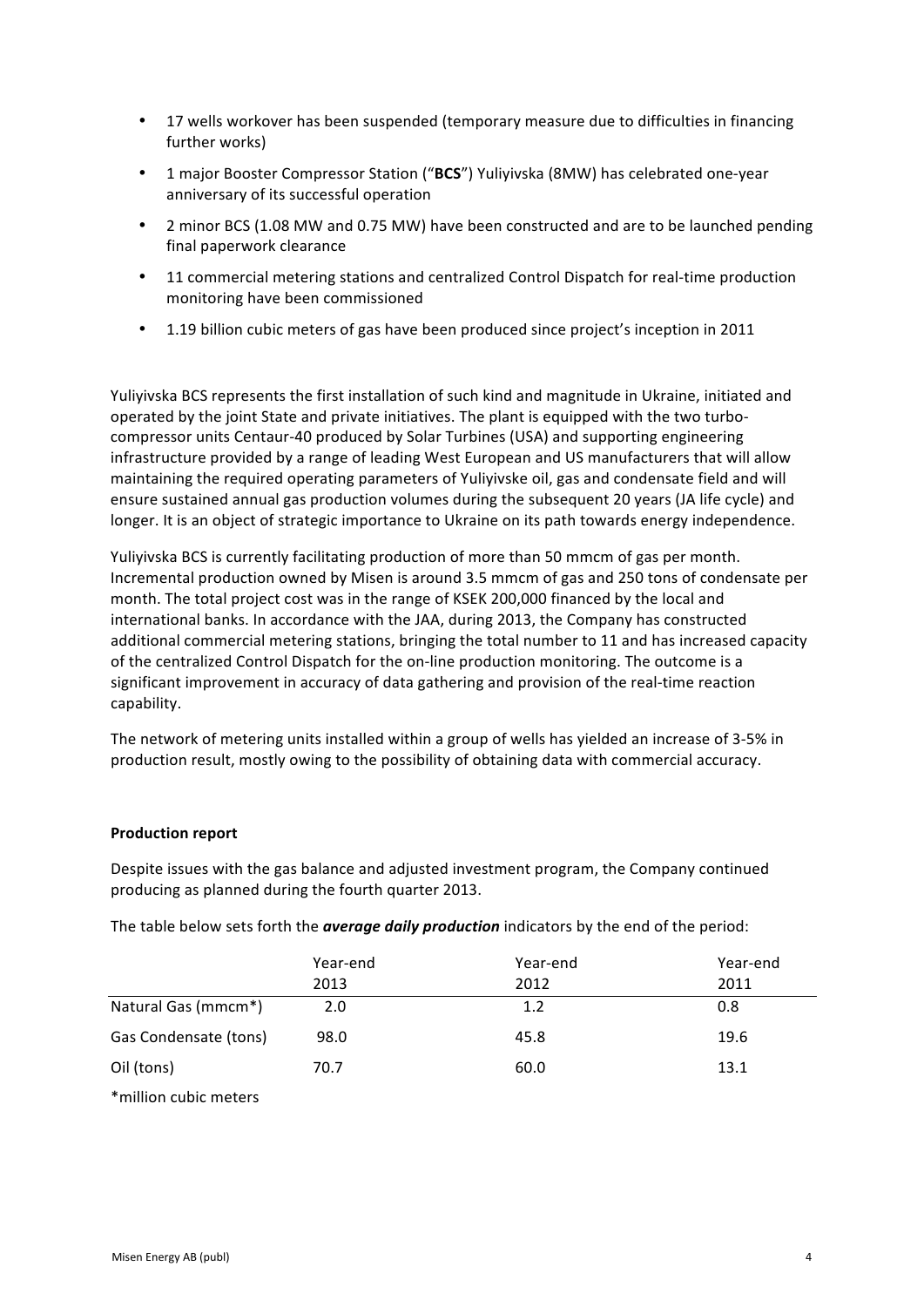The table below sets forth the *accumulated production* indicators for the specified period:

|                                | Year-end | Year-end | Year-end |
|--------------------------------|----------|----------|----------|
|                                | 2013     | 2012     | 2011     |
| Natural Gas (mmcm)             | 684      | 343      | 153      |
| Gas Condensate (ktons*)        | 32.1     | 10.2     | 3.9      |
| Oil (ktons)<br>* thousand tons | 31.8     | 10.1     | 3.3      |

During the fourth quarter 2013, JA operated by the Company's subsidiary Karpatygaz LLC has stepped over a symbolic benchmark of producing 1 billion cubic meters of natural gas since the project's inception in its current form in 2011.

## **Competent Persons Report**

During 2013, the Company has been assessing and verifying the hydrocarbon reserves and resources allocated to JA. The largest independent global services and technology company AGR-TRACS International Consultancy Ltd. (Norway-Russia) was engaged by the Company to prepare an independent Competent Persons Report ("CPR") of the petroleum reserves and resources attributable to the Company's subsidiaries of Misen Enterprises AB and Karpatygaz LLC as parties of JA.

The CPR has been based on data as of 1 January 2013 and follows the specifications of the JAA Amendment No. 5. 

In the third quarter 2013, the major CPR chapters covering three product categories of natural gas, liquefied petroleum gas (LPG) and condensate were concluded. As of the end of the fourth quarter 2013, assessment of oil reserves and resources remains work in progress.

The CPR concludes the following *net reserves of the Company* for all projects included in JA for the development period of 2013 - 2030:

Net Misen Reserves

|                                             | 1P    | 2P    |
|---------------------------------------------|-------|-------|
| Total Gas Reserves (bcm*)                   | 14.06 | 17.15 |
| Total LPG Reserves (MMbbls**)               | 1.57  | 2.27  |
| Total Condensate Reserves (MMbbls)          | 2.88  | 3.38  |
| *billion cubic meters<br>** million barrels |       |       |

This implies an incremental gain in project potential, well in excess of the planned and previously announced production of 21.5 billion cubic meters (the Company's net 10.8 billion cubic meters), which was originally agreed by the JAA Amendment No. 4 as the project was initiated.

Important to note that CPR remains work in progress and the final results together with methodology used will be presented upon project finalization and formal acceptance of completed work acts later in the year.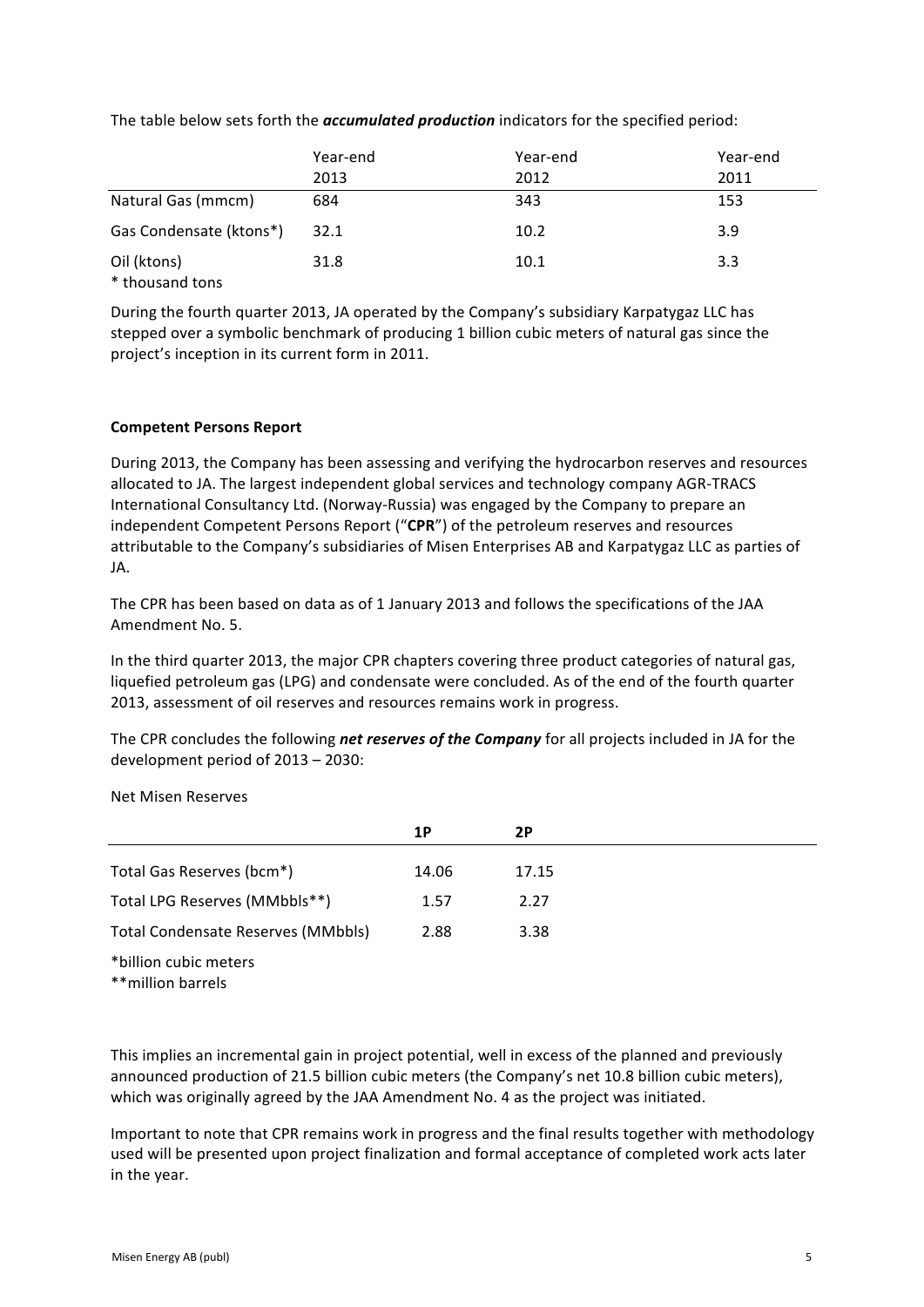#### **Essential events after end of the fourth quarter 2013**

The gas balance issue has not yet been solved; for details please see above under section "Essential events during the period January - December 2013; Gas balance situation". The pattern of being excluded from the gas balance continues in the first quarter of 2014. Currently the Company is keeping six months of JA production of natural gas in the underground storage.

To address the situation, on 13 January 2014 the Company submitted to Ukraine a formal Notice of Investment Dispute under the Agreement between the Government of Ukraine and the Government of the Kingdom of Sweden concerning the Promotion and Reciprocal Protection of Investments (BIT). If the problems described in the Notice of Investment Dispute cannot be settled within six months, the Company reserves its right to submit the dispute for international arbitration in accordance with the BIT.

Due to the Company subsidiary's inability to sell production entitlements, a significant uncertainty for the future business and going concern remains.

- - - - -

A settlement has been reached with the Dutch financing fund, whereby the Company has been granted financing sufficient for the Company's Swedish operations for the year 2014. The total financial facility of up to KEUR 7,500 (corresponding to approximately KSEK 66,200) remains unchanged.

- - - - -

On 24 January 2014, the Company was transferred to the Observation List on First North NasdaqOMX Nordic Exchange Stockholm AB. Reasons for assigning the Company an observation status are not primarily related to the ongoing financial difficulties, but are rather concerned with the Company's control of its assets and the overall uncertain and turbulent political and economic situation in Ukraine.

Under the Swedish stock exchange rules, transfer to the Observation List is a signal to the market/shareholders that the development of the company should be closely monitored. The Company shall continue following the situation and will be reporting on material developments as they occur.

- - - - -

Negotiations are proceeding regarding extension of the Company's subsidiary Misen Enterprises AB obligation to contribute KUSD 12,516 (KSEK 80,685) under the Amendment No. 5 to the JAA. With the full support and understanding from all related parties, the Company expects to finalize negotiations shortly.

Pending approval with the Ukrainian State authorities, validity and enforceability of the Amendment No. 6 to the JAA remains uncertain.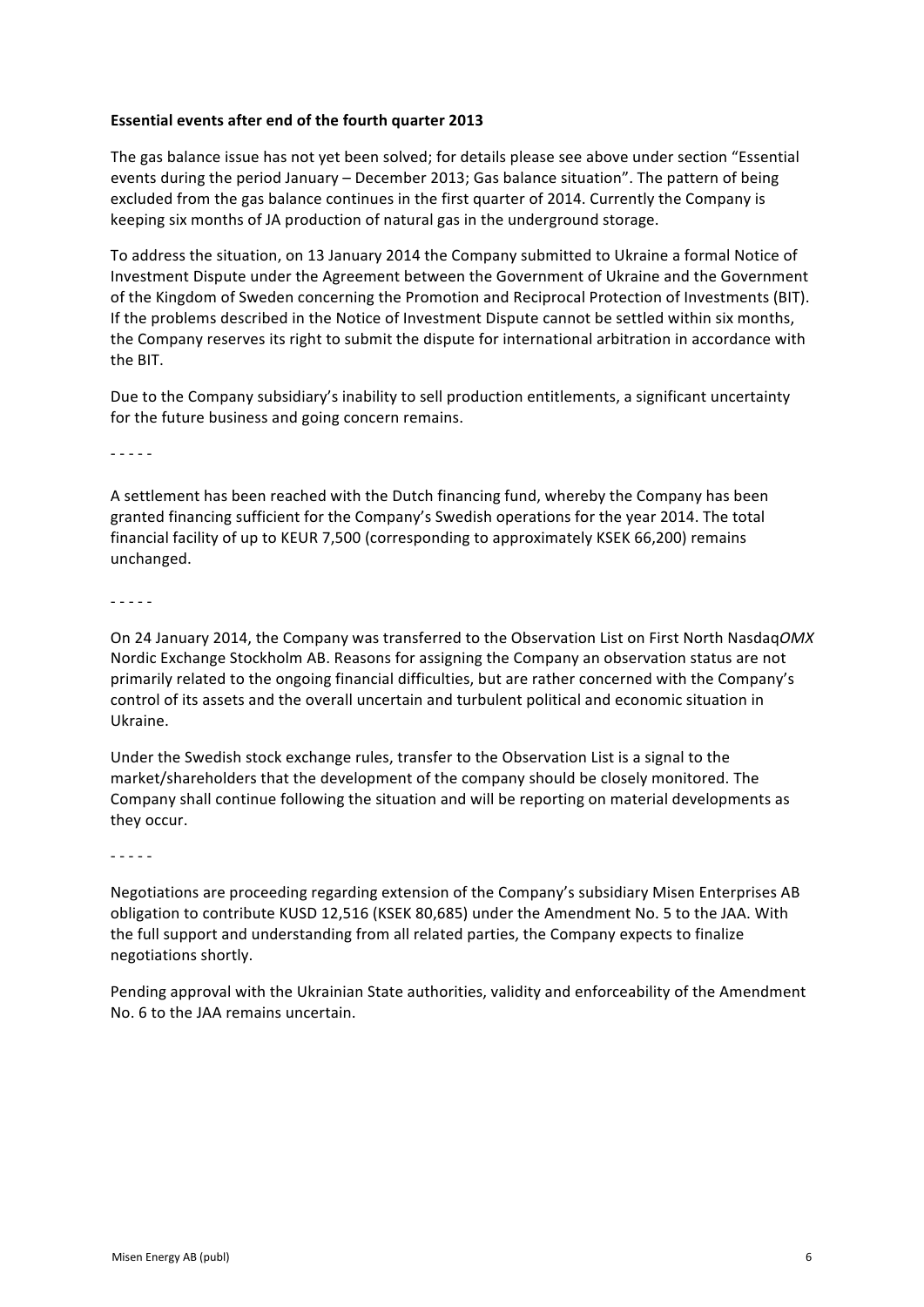The Misen Group accounted for an operating income of KSEK -10,319 for the fourth quarter 2013 as compared to KSEK 97,333 for the same period last year. Profit after financial items for the period was KSEK -14,490, as compared to KSEK 91,728 for the same period last year. The lower result in the quarter is due to lower sales that in turn are related to the governmental regulations for increased portion of the gas production to be kept as inventory. The gas production has continued to increase in the fourth quarter 2013.

For the whole year operating income of the Misen Group was KSEK 286,429 (KSEK 350,673) and the Misen Group result after the financial items for the year was KSEK 276,868 to be compared to KSEK 342,892 in 2012.

The significant improvement in financial performance commencing in 2012 has not continued in 2013 and this is attributable to the governmental regulations mentioned above. The main activity of JA is the extraction and sale of gas in the Ukraine. During 2013, JA has further extended the number of production wells.

During 2013, the gas production within JA totaled 684 mmcm (343 mmcm in 2012), generating a turnover of KSEK 1.236,000 (KSEK 1.195,000) of which 50.01 % is attributable to the Misen Group's interest in JA. Due to the governmental regulations, five months of JA production of natural gas is kept in storage as of the end of the fourth quarter 2013.

Loss after the financial items for the Company in the fourth quarter of 2013 amounted to KSEK  $-10,615$  (KSEK  $-8,050$ ) and for the year of 2013 was KSEK  $-24,901$  to be compared to KSEK  $-11,063$ during last year.

The Company's business focus is to undertake group-wide tasks and provide funding for operations in Ukraine.

Misen Group revenue for the fourth quarter of 2013 was KSEK 22,687 (KSEK 164,965) and the Company revenue for this period was KSEK 0 (KSEK 0). During 2013, the Misen Group revenue was KSEK 623,575 (KSEK 586,646) while the Company revenue in the same period amounted to KSEK 2,730 (KSEK 9,542). 

During the fourth quarter of 2013, JA continued experiencing problems with its gas not being accepted in the Ukrainian gas balance. As a result of this, nothing of the gas-production in the fourth quarter 2013 has been invoiced to the customers, while five months' production is kept in stock. The inability to invoice five months production has of course affected both income and cash flow negatively in the period. As of today, no solution to the gas-balance problem has been found.

The margin in JA has been suffering from the dropping market prices on gas as well as higher subsurface charges levied by the Ukrainian State.

## **Cash position**

As of 31 December 2013, the cash balance of the Misen Group was KSEK 949 (KSEK 13,325). The cash flow from operations before changes in working capital was KSEK 226,642 in four quarters of 2013 (KSEK 284,420).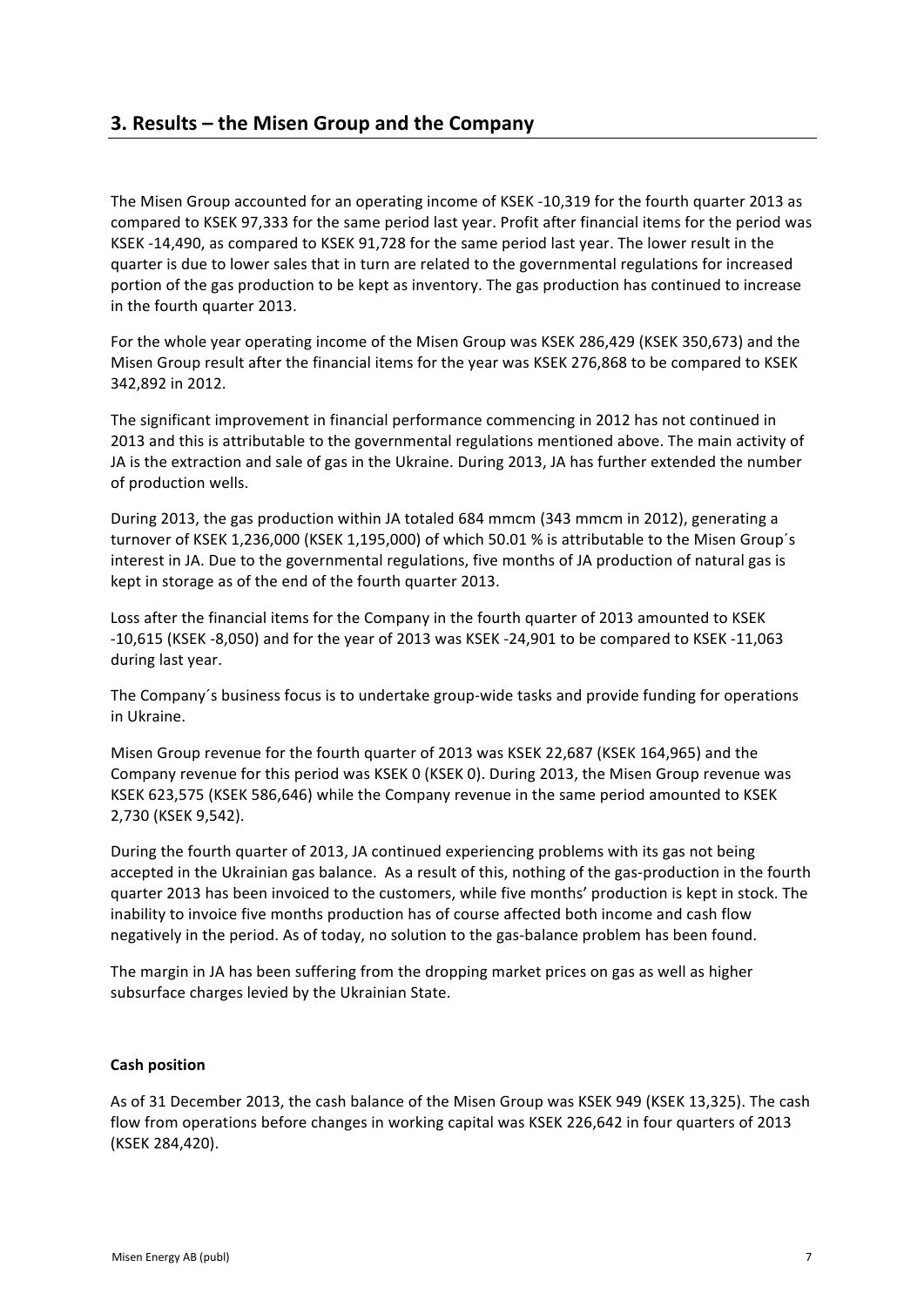## **Capital expenditure**

The Misen Group's capital expenditure on equipment for gas production in Ukraine related to the JA activity in 2013 amounted to KSEK 431,729 (KSEK 404,378).

During the accounting year, capital expenditure orders not yet delivered have been placed at an aggregate value of KSEK 633,447. The capital expenditures are equipment, constructions and constructions in progress for extraction of natural gas. The activities are capital intensive and the level of capital expenditures will be on a continuing high level.

#### **Expected future development of the Company**

Provided the situation with the gas balance is resolved within the year 2014, the operation of the JA is expected to develop in a positive way with a continuous substantial growth in production and sale of gas and thereof increasing profits and positive cash flow from operations resulting in an increased shareholder value. In order to achieve this, profits for 2013 will be re-invested in the activities of the JA and no dividends are expected from the JA until 2015 at the earliest, all in accordance with the regulations of the JAA. In the near future however, the abovementioned problems with the gas balance will continue to negatively impact on the Misen Group income and cash flow.

Please also see the description of problems with the gas balance earlier in this report.

#### **Environmental impact**

The JA operations have an impact on the environment in Ukraine, which is governed by laws and conventions, which in turn control the JA's operations as regards to the environment. Oil and natural gas operations are subject to extensive regulations with respect to the environment at both international and national levels. Environmental legislation covers the control of water and air pollution, waste, licensing requirements, restrictions on operations in environmentally sensitive and coastal areas. Environmental regulations are expected to become more stringent over time, which will most likely result in increasing costs. The Misen Group meets the environmental requirements in order to maintain existing licenses or obtain new ones.

## **Accounting principles**

This report is prepared according to the International Financial Reporting Standards (IFRS), as adopted by EU. This report is prepared according to IAS 34 and The Swedish Annual Accounts Act as well as RFR 2, Accounting for legal entities. The accounting principles for the Misen Group as well as for the Company are identical to the last annual and quarterly reports.

#### **Financial assets and liabilities**

Booked value of financial assets and liabilities is equal to fair value.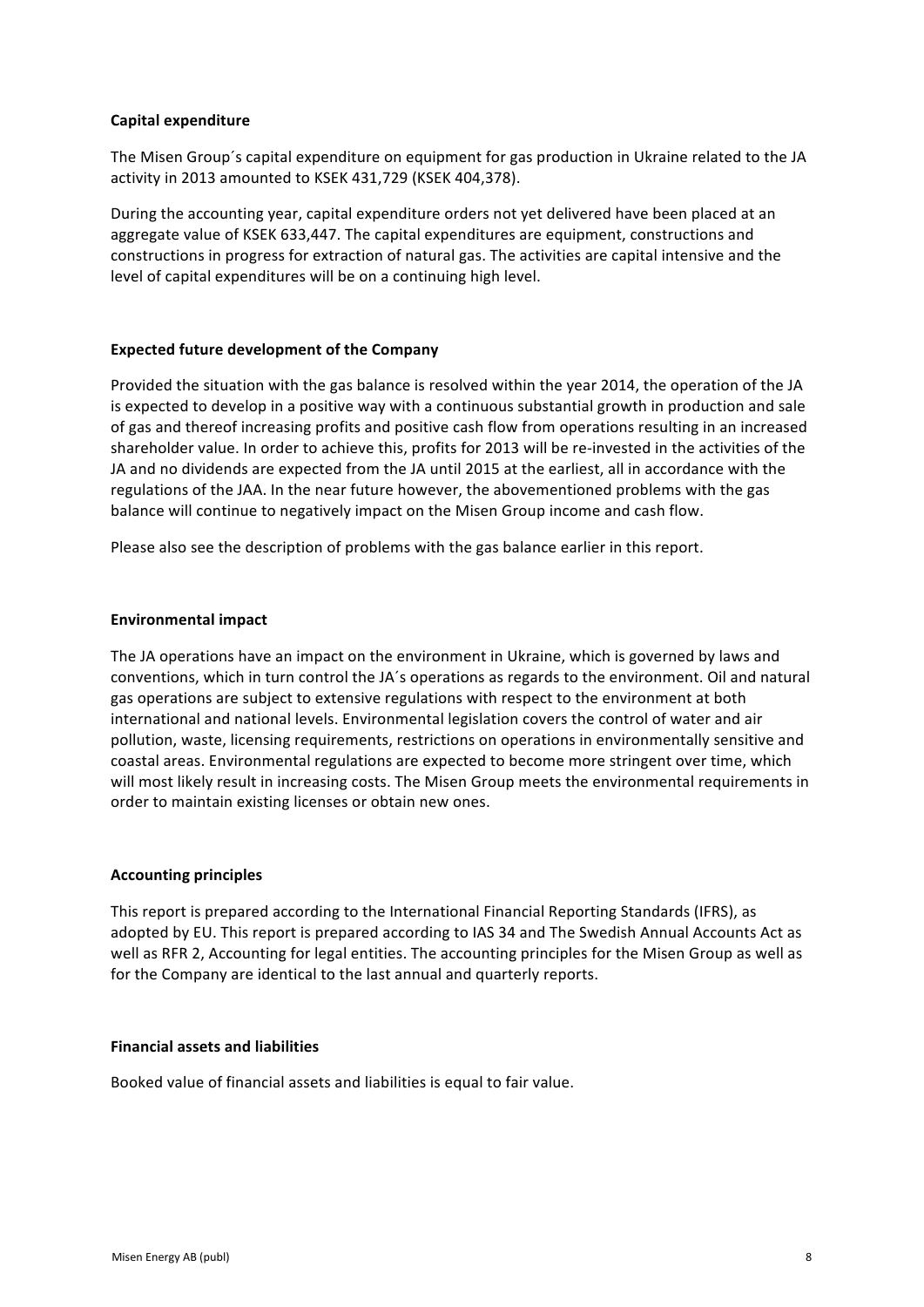#### **Financial and other risks**

The Misen Group focuses on exploration and production of hydrocarbons in Ukraine. In this activity, the Company works with a complex set of industry-specific risks such as price trends for oil and gas, currency risk and interest rate risks, regulatory matters relating to investigations, processing and environment and uncertainty in the value of the completed exploration work and the subsequent field development. With operations currently focused on production rather than exploration, the risk exposure could be considered as being moderate.

The Company has initiated a process that will aim to investigate what measures are needed to extend licenses expiring in 2018, as most of the licenses formally expire at that time. It is not expected that any problems will arise with extending the licenses.

The need for funding that may arise in 2014 will be handled through extended credits and, if necessary, adjustments in the investment program (please see chapters above).

A more in-depth explanation of the different risk exposures in the Company's business is included in the annual report 2012.

#### **Political risks**

As mentioned in the annual report 2012, in recent years, Ukraine has undergone a profound political and social change. The value of the Misen Group assets may be affected by uncertainties such as political or diplomatic developments, social or religious instability, changes in government policies, taxation and interest rates, restrictions on currency repatriation and other political and economic development of laws and rules in Ukraine. These risks relate in particular to expropriation, nationalisation, confiscation of assets and legislative changes concerning the level of foreign ownership. 

The Company is concerned with the latest events in Ukraine that started evolving during the fourth quarter 2013. At present the Company is experiencing a range of negative impacts observed on the Misen Group level as described in previous chapters. The Company continues monitoring the situation.

#### **First North**

Misen Energy AB (publ) is listed on First North, which is an alternative market place operated by Nasdaq*OMX* Nordic Exchange Stockholm AB and the Company adheres to the rules and regulations for First North. The Certified Adviser of the Company is Thenberg & Kinde Fondkommission AB.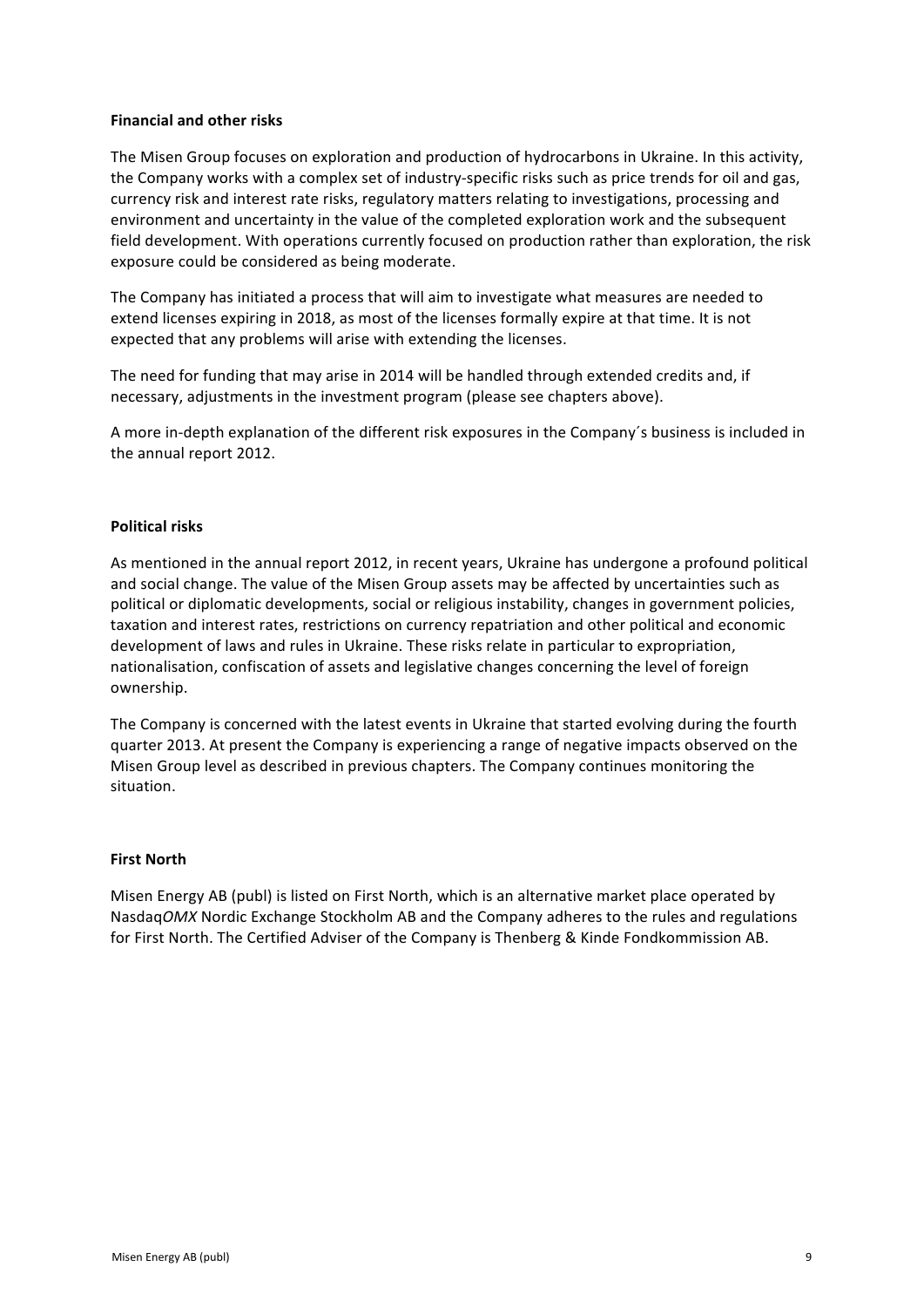# **Sector information - the Misen Group**

The Misen Group operational activities are located in Ukraine. Solely administrative issues are undertaken in Sweden.

## **Geographical area**

|                       |         | 31 Dec 2013              | 31 Dec 2012 |
|-----------------------|---------|--------------------------|-------------|
| (All amounts in KSEK) |         |                          |             |
| Net sales, external:  |         |                          |             |
|                       | Sweden  | $\overline{\phantom{m}}$ | 9,542       |
|                       | Ukraine | 623,575                  | 577,104     |
| Fixed assets:         |         |                          |             |
|                       | Sweden  | $\overline{\phantom{m}}$ | --          |
|                       | Ukraine | 908,381                  | 580,057     |

## **Transactions with related parties**

|                       |                                  | 31 Dec 2013 | 31 Dec 2012 |
|-----------------------|----------------------------------|-------------|-------------|
| (All amounts in KSEK) |                                  |             |             |
| Ukrgasvydobuvannya:   |                                  |             |             |
|                       | Sale                             | 164,180     | --          |
|                       | Purchase                         | 179,955     | 235,185     |
|                       | Short-term receivables           | 2,152       |             |
|                       | Short-term debts                 | 16,824      | 2,120       |
| Management and Board: |                                  |             |             |
|                       | Purchase of services             | 2,217       | 7,452       |
|                       | Salaries and remunerations 4,199 |             | 7,474       |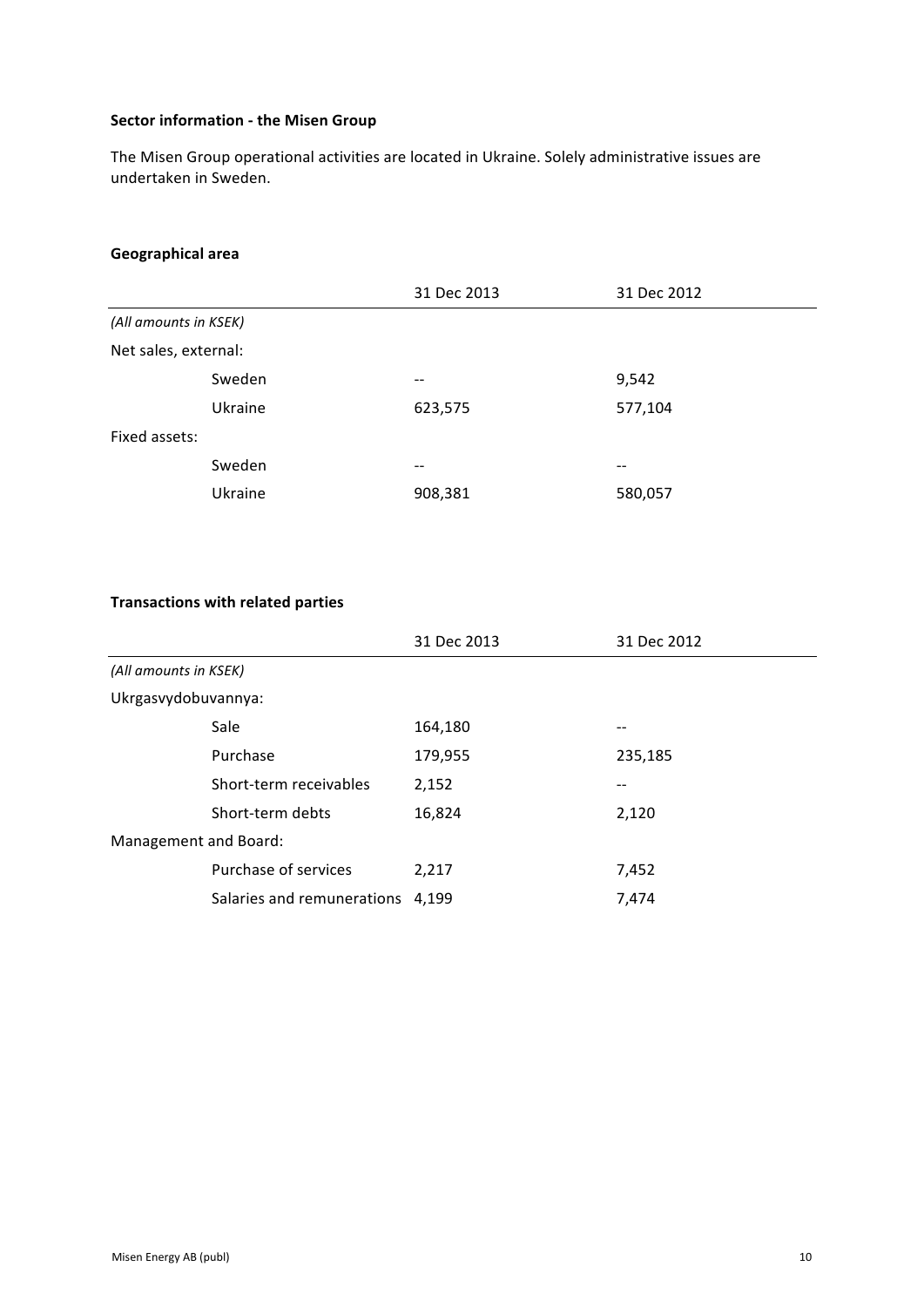#### **Publication of the Q4 interim report**

This interim report for the fourth quarter 2013 is published at the company website, www.misenenergy.se, and a printed version can be ordered at info@misenenergy.se

#### **Future reports**

Next report, the annual report 2013, will be launched on 8 April 2014.

The AGM is scheduled to take place on 29 April 2014.

This report has not been subject to review by the Company's auditors.

Stockholm, 28 February 2014

#### **Misen Energy AB (publ)**

The Board and Managing Director

For further information, please contact:

Göran Wolff, MD

Direct line: +46 31 759 50 72

Mobile: +46 709 45 48 48

E-mail: goran@misenenergy.se

info@misenenergy.se

Misen Energy AB (publ) (formerly Svenska Capital Oil AB (publ)) is a Swedish upstream oil and gas company with operations in Ukraine. The company was founded in 2004 and its shares are since 12 June 2007 traded on NasdaqOMX First North.

In 2011, Misen Energy AB (publ) acquired Misen Enterprises AB and its Ukrainian subsidiary, Karpatygaz LLC, including the rights of 50.01% of the revenue and profit from a gas production project in Ukraine. In consideration of this acquisition, a new share issue was carried out.

The gas producing assets have been acquired by production cooperation via a joint activity project governed by a Joint Activity Agreement between the wholly-owned direct and indirect subsidiaries of Misen Energy AB (publ), i.e. Misen Enterprises AB and Karpatygaz LLC (together 50.01%) and PJSC Ukrgasvydobuvannya (49.99%), the largest producer of natural gas in Ukraine and subsidiary of the National Joint Stock Company Naftogaz of Ukraine. The value of the assets is estimated to be substantially higher than the purchase price for Misen Enterprises AB.

The purpose of the project is to significantly increase production of gas and oil by providing modern technologies via a large-scale investment program.

The registered office of Misen Energy AB (publ) is in Stockholm and the shares are traded on First North under identification ticker MISE.

The Certified Adviser of the company at NasdaqOMX First North is Thenberg & Kinde Fondkommission AB.

For further information please visit our web site www.misenenergy.se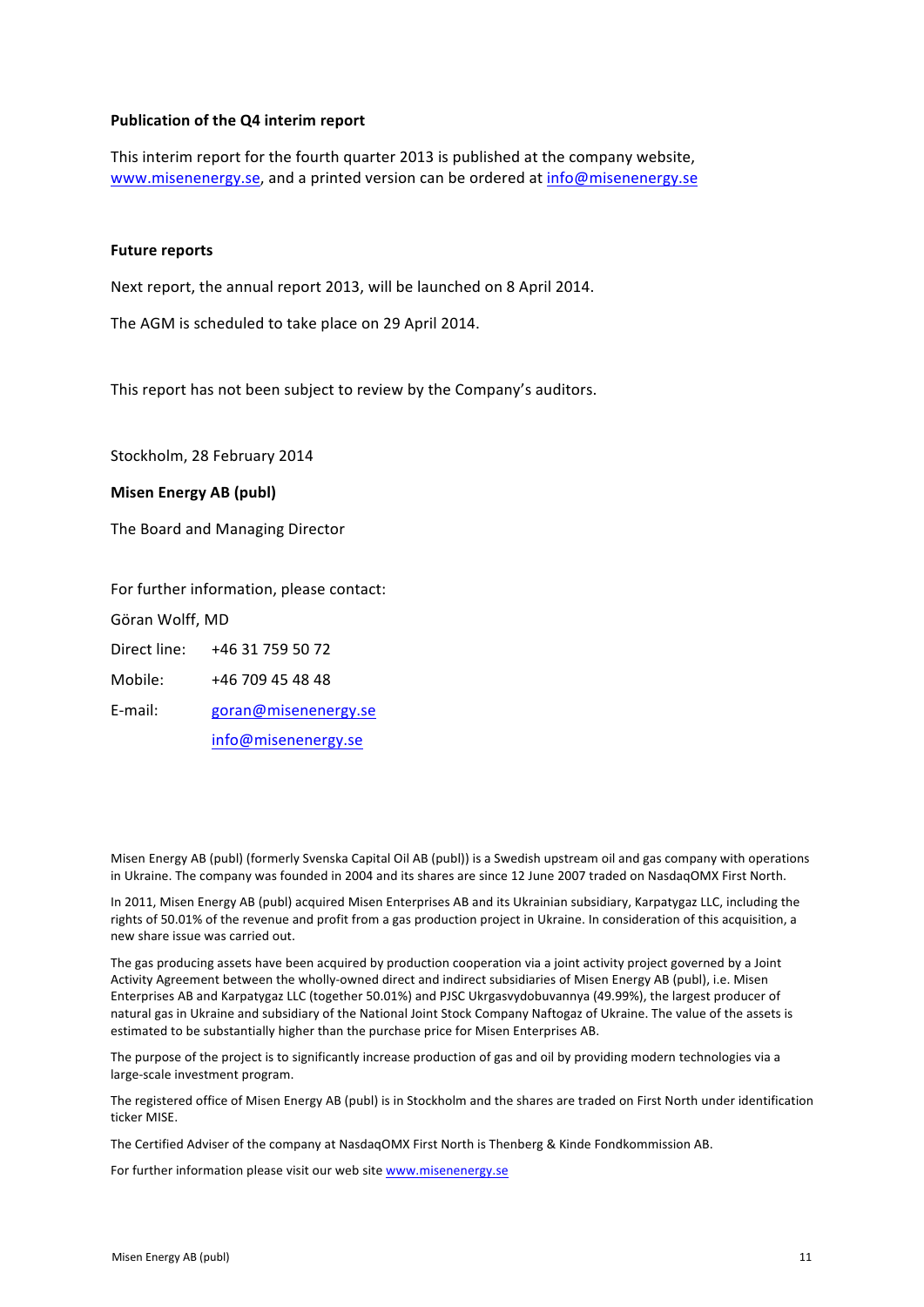#### **CONDENSED INTERIM INCOME STATEMENT-THE GROUP**

|                                                                                                   | 1 oct - 31 dec | 1 oct - 31 dec | 1 Jan-31 dec | 1 Jan-31 Dec |
|---------------------------------------------------------------------------------------------------|----------------|----------------|--------------|--------------|
|                                                                                                   | 2013           | 2012           | 2013         | 2012         |
| All amounts in KSEK                                                                               | 3 months       | 3 months       | 12 months    | 12 months    |
| <b>Operating revenue</b>                                                                          |                |                |              |              |
| Net sales                                                                                         | 20,526         | 165,179        | 618,332      | 586,549      |
| Other operating income                                                                            | 2,161          | $-214$         | 5,243        | 97           |
|                                                                                                   | 22,687         | 164,965        | 623,575      | 586,646      |
| <b>Operating expenses</b>                                                                         |                |                |              |              |
| Other external expenses                                                                           | $-11,234$      | $-59,908$      | $-282,223$   | $-208,728$   |
| Personnel expenses                                                                                | $-7,018$       | $-1,205$       | $-18,059$    | $-14,106$    |
| Depreciation and amortisation of tangible and intangible fixed assets                             | $-5,956$       | $-6,534$       | $-25,251$    | $-9,777$     |
| Other operating cost                                                                              | $-8,798$       | 15             | $-11,613$    | $-3,362$     |
|                                                                                                   | $-33,006$      | $-67,632$      | $-337,146$   | $-235,973$   |
| <b>Operating income</b>                                                                           | $-10,319$      | 97,333         | 286,429      | 350,673      |
| <b>Financial items</b>                                                                            | $-4,171$       | $-5,605$       | $-9,561$     | $-7,781$     |
| Profit/loss after financial items                                                                 | $-14,490$      | 91,728         | 276,868      | 342,892      |
| Taxes for the period                                                                              | 21,322         | $-22,627$      | $-37,967$    | $-78,142$    |
| Profit/loss for the period attributable to the parent company                                     |                |                |              |              |
| shareholders                                                                                      | 6,832          | 69,101         | 238,901      | 264,750      |
| Interim Statement of comprehensive income - The Group                                             |                |                |              |              |
| Net profit for the period                                                                         | 6,832          | 69,101         | 238,901      | 264,750      |
| Other comprehensive income<br>Items possible for later reclassification in income statement:      |                |                |              |              |
| <b>Translation differences</b>                                                                    | $-4,081$       | 1,405          | $-24,362$    | $-19,543$    |
| Other comprehensive income for the period, net after taxes                                        | $-4.081$       | 1.405          | $-24.362$    | $-19.543$    |
| Total comprehensive income for the period                                                         | 2,751          | 70,506         | 214,539      | 245,207      |
| Net earnings per share, allocated to the share owners in the parent company<br>(in SEK per share) |                |                |              |              |
| Net earnings for the period, before and after dilution                                            | 0.05           | 0.48           | 1.65         | 1.83         |
|                                                                                                   |                |                |              |              |

Average number of shares for the period were 145 068 222.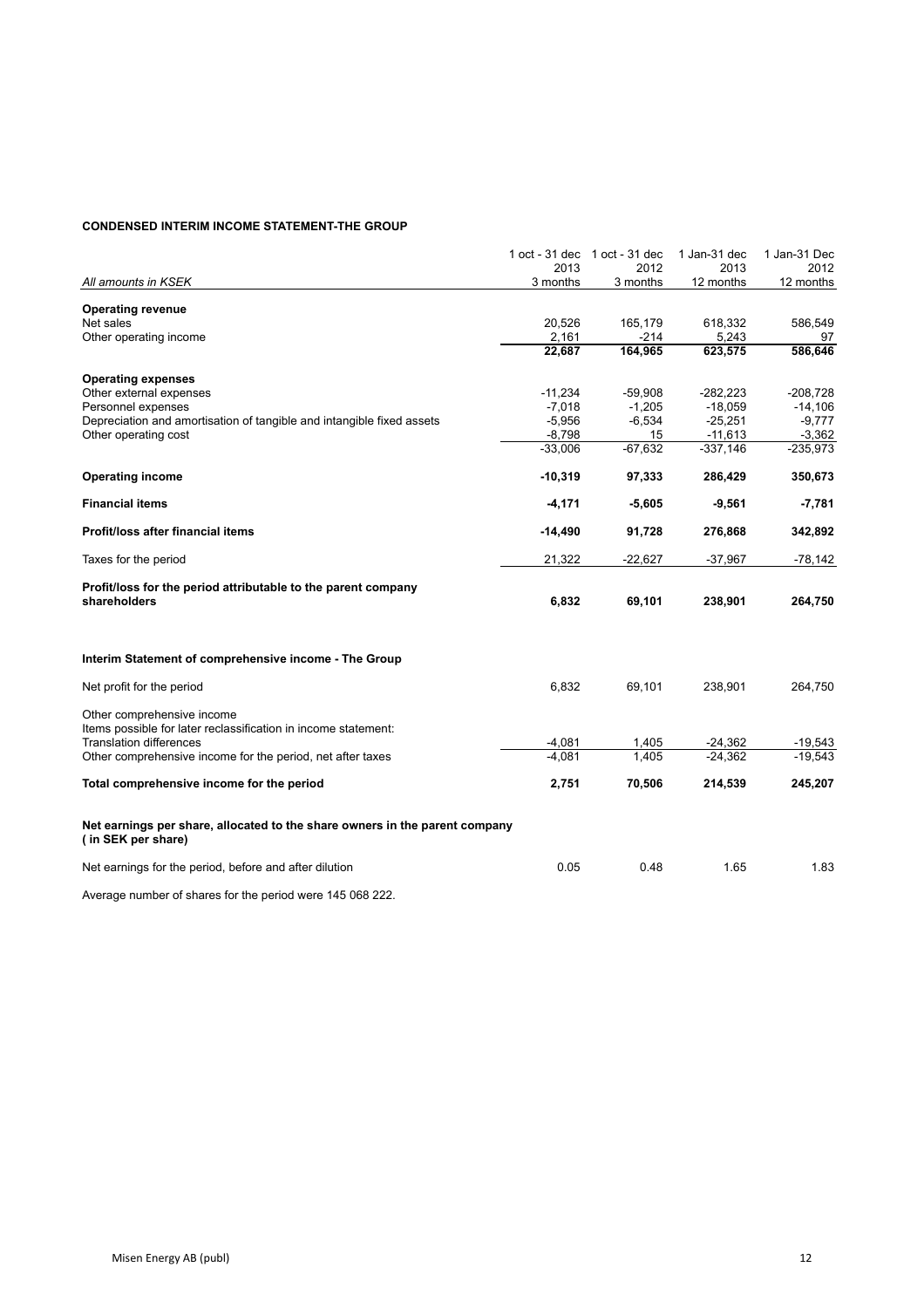#### **CONDENSED BALANCE SHEET-THE GROUP**

| All amounts in KSEK                                                   | 31 Dec 2013     | 31 Dec 2012      |
|-----------------------------------------------------------------------|-----------------|------------------|
|                                                                       |                 |                  |
| ASSETS<br><b>Non-current assets</b>                                   |                 |                  |
|                                                                       |                 |                  |
| Intangible fixed assets                                               | 37,684          | 40,514           |
| <b>Tangible fixed assets</b>                                          | 866,972         | 539,543          |
| Deferred tax asset                                                    | 3,726           |                  |
| Total non-current assets                                              | 908,382         | 580,057          |
|                                                                       |                 |                  |
| <b>Current assets</b>                                                 |                 |                  |
| <b>Stock</b>                                                          | 142,773         | 7,983            |
| <b>Current receivables</b>                                            |                 |                  |
| Accounts receivable<br>Other receivables                              | 4,999<br>37,043 | 21,346<br>5,212  |
| Prepaid expenses and accrued income                                   | 237             | 222              |
|                                                                       |                 |                  |
|                                                                       | 185,052         | 34,763           |
| <b>Cash and bank balances</b>                                         | 949             | 13,325           |
| <b>Total current assets</b>                                           | 186,001         | 48,088           |
|                                                                       |                 |                  |
| <b>TOTAL ASSETS</b>                                                   | 1,094,383       | 628,145          |
|                                                                       |                 |                  |
|                                                                       |                 |                  |
| All amounts in KSEK                                                   | 31 Dec 2013     | 31 Dec 2012      |
| <b>EQUITY AND LIABILITIES</b>                                         |                 |                  |
| Equity                                                                | 569,037         | 354,498          |
|                                                                       |                 |                  |
| <b>Non-current liabilities</b>                                        |                 |                  |
| Long-term loans                                                       | 113,234         | 87,505<br>39,639 |
| Other long-term liabilities to JA<br>Long-term deferred tax liability |                 | 984              |
| Other long-term liabilities                                           | 2,468           | 14,790           |
|                                                                       |                 |                  |
| Total non-current liabilities                                         | 115,702         | 142,918          |
| <b>Total non-current liabilities</b>                                  |                 |                  |
| Accounts payable                                                      | 118,034         | 26,694           |
| Tax debts                                                             |                 | 22,265           |
| Short-term loans                                                      | 180,262         | 57,239           |
| Other short-term debt to JA                                           | 37,733          |                  |
| Other short-term debt                                                 | 65,157          | 22,964           |
| Accrued expenses and deferred income                                  | 8,458           | 1,567            |
| <b>Total current liabilities</b>                                      | 409,644         | 130,729          |
| TOTAL EQUITY AND LIABILITIES                                          | 1,094,383       | 628,145          |
| <b>Pledged assets</b>                                                 | 613,765         | 359,123          |
| <b>Contingent liabilities</b>                                         | 4,095,895       | 2,633,653        |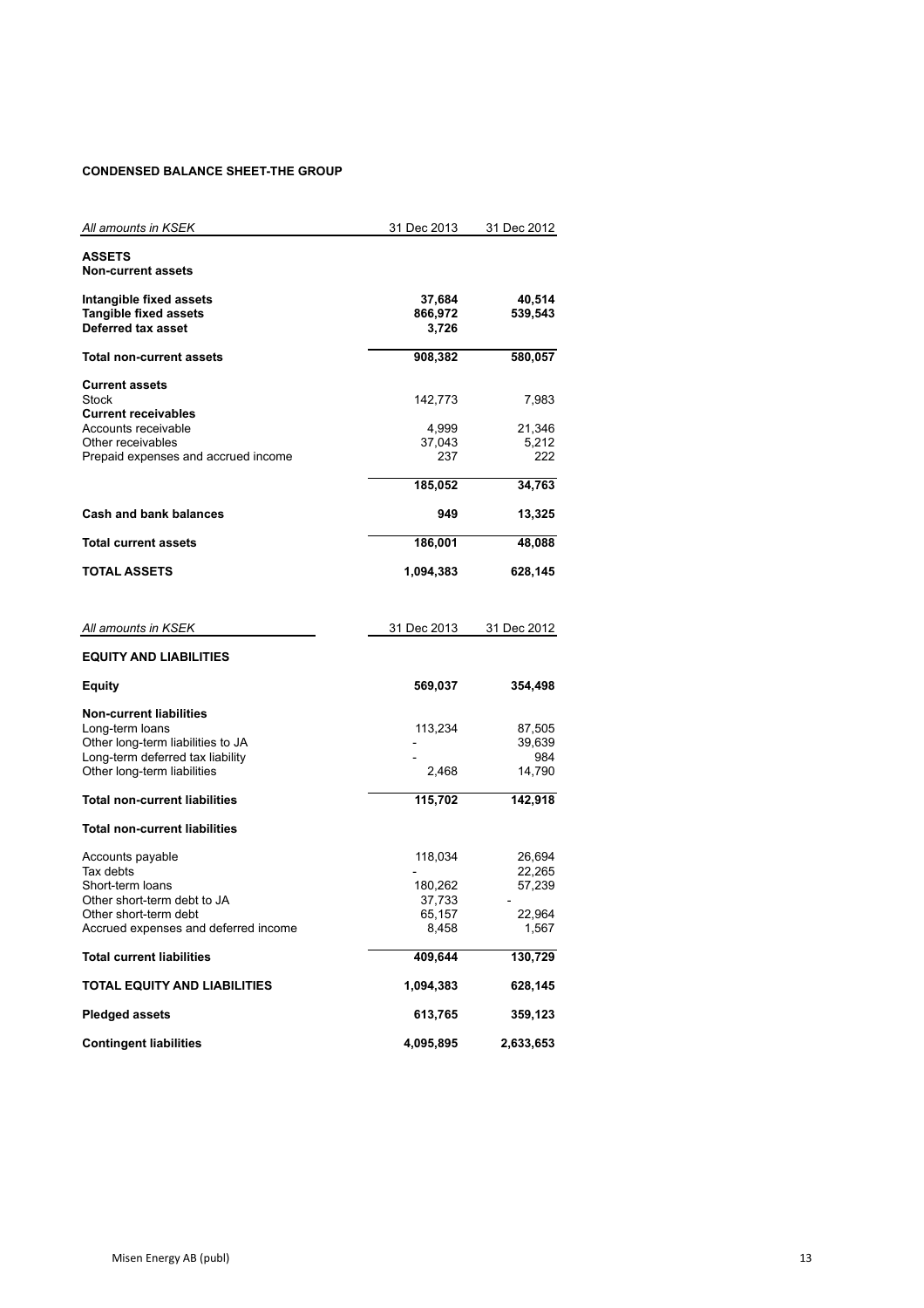#### **CONDENSED STATEMENT OF CHANGES IN EQUITY - THE GROUP**

|                                   | Share                    |                       |                          | <b>Retained</b> |                     |
|-----------------------------------|--------------------------|-----------------------|--------------------------|-----------------|---------------------|
| All amounts in KSEK               | capital                  | Other paid in capital | Other reserves           | earnings        | <b>Total equity</b> |
| Equity brought forward 2012-01-01 | 290.136                  | $-274.435$            | 6.456                    | 87.134          | 109.291             |
| Net profit                        |                          |                       |                          |                 |                     |
| Net profit of the year 2012       | $\overline{\phantom{a}}$ |                       | $\overline{\phantom{a}}$ | 264.750         | 264.750             |
| Other comprehensive income        |                          |                       |                          |                 |                     |
| Translation difference            |                          |                       | $-19.543$                |                 | $-19.543$           |
| Total comprehensive income        |                          |                       | $-19.543$                | 264.750         | 245,207             |
| Equity brought forward 2013-01-01 | 290.136                  | $-274.435$            | $-13.087$                | 351.884         | 354,498             |
| Net profit                        |                          |                       |                          |                 |                     |
| Net profit for the year           | $\sim$                   |                       |                          | 238.901         | 238.901             |
| Other comprehensive income        |                          |                       |                          |                 |                     |
| Translation difference            |                          |                       | $-24.362$                |                 | $-24.362$           |
| Total comprehensive income        |                          |                       | $-24.362$                | 238.901         | 214.539             |
| Equity brought forward 2013-12-31 | 290.136                  | $-274.435$            | $-37.449$                | 590.785         | 569.037             |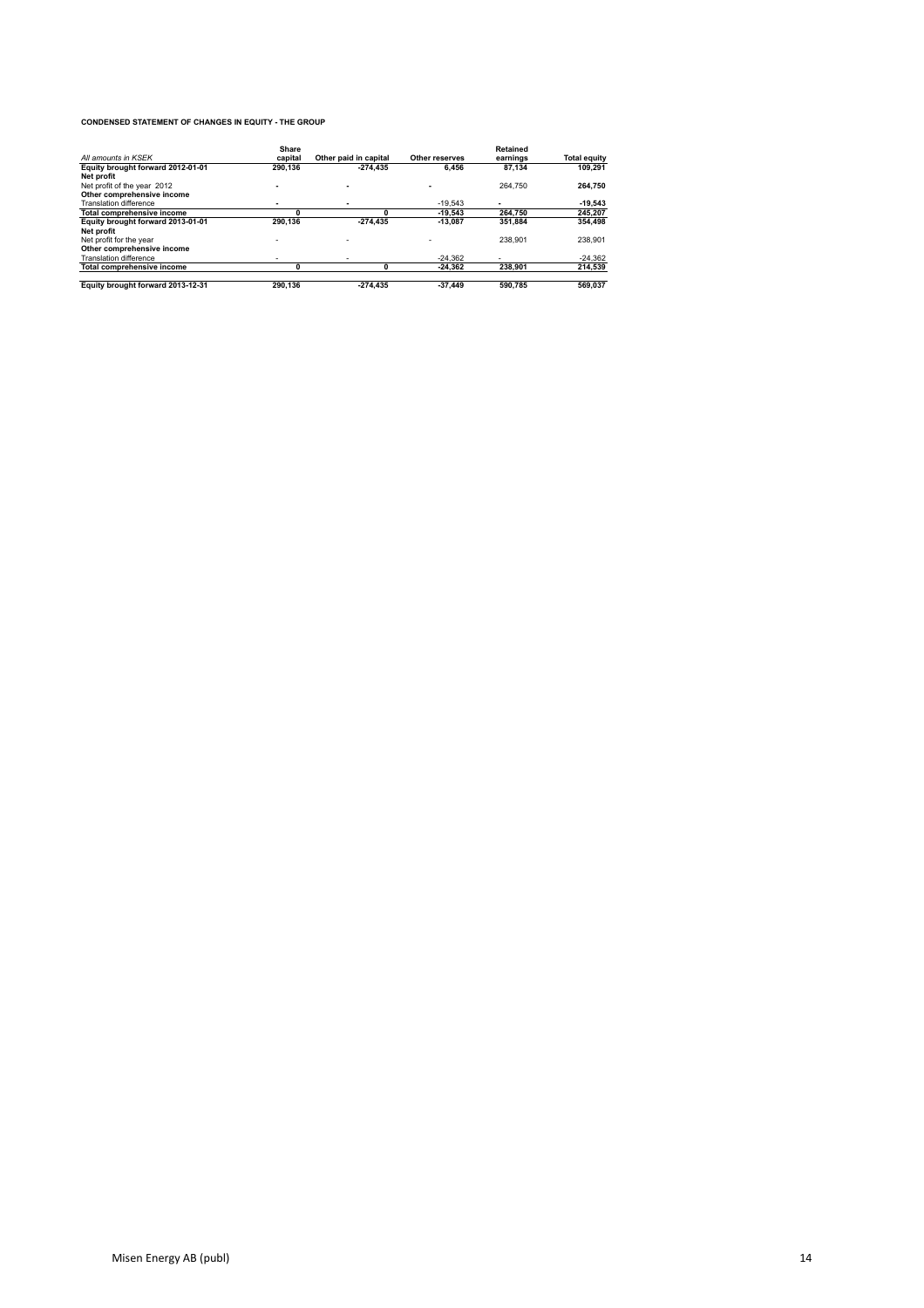## **CONDENSED STATEMENT OF CASH FLOWS - THE GROUP**

|                                                                       | 1 Jan-31 Dec | 1 Jan-31 Dec |
|-----------------------------------------------------------------------|--------------|--------------|
|                                                                       | 2013         | 2012         |
| All amounts in KSEK                                                   | 12 months    | 12 months    |
|                                                                       |              |              |
| Operating activities                                                  |              |              |
| Operating income                                                      | 286,429      | 350,673      |
| Adjustment for non-cash items                                         | 19,057       | 14,091       |
| Interest received                                                     | 341          | 1,191        |
| Interest paid                                                         | $-678$       | $-8,972$     |
| Income tax                                                            | $-78,507$    | $-72,563$    |
| Cash flow from operating activities<br>before working capital changes | 226,642      | 284,420      |
|                                                                       |              |              |
| Cash flow from working capital changes                                |              |              |
| Decrese(+)/increase in stocks                                         | -137,874     | 6,977        |
| Decrease(+)/increase in receivables                                   | $-810$       | 51,071       |
| Decrease(-)/increase in short-term debts                              | 146,175      | 16,574       |
|                                                                       |              |              |
| Cash-flow from operating activities                                   | 234,133      | 359,042      |
|                                                                       |              |              |
| Investing activities                                                  |              |              |
| Acquisition of tangible and intangible assets*                        | $-370,668$   | $-404,378$   |
| Sale of tangible and intangible assets                                | 48,812       | 51           |
| Cash flow from investing activities                                   | $-321,856$   | $-404,327$   |
|                                                                       |              |              |
| Financing activities                                                  |              |              |
| Change in long-term debt (increse+)                                   | 75,965       | 42,406       |
| Cash flow from financing activities                                   | 75,965       | 42,406       |
| Cash flow for the period                                              | $-11,758$    | $-2,879$     |
| Cash at the beginning of the period                                   | 13,325       | 14,819       |
| Exchange rate difference in cash                                      | -618         | 1,385        |
|                                                                       |              |              |
| Cash at the end of the period                                         | 949          | 13,325       |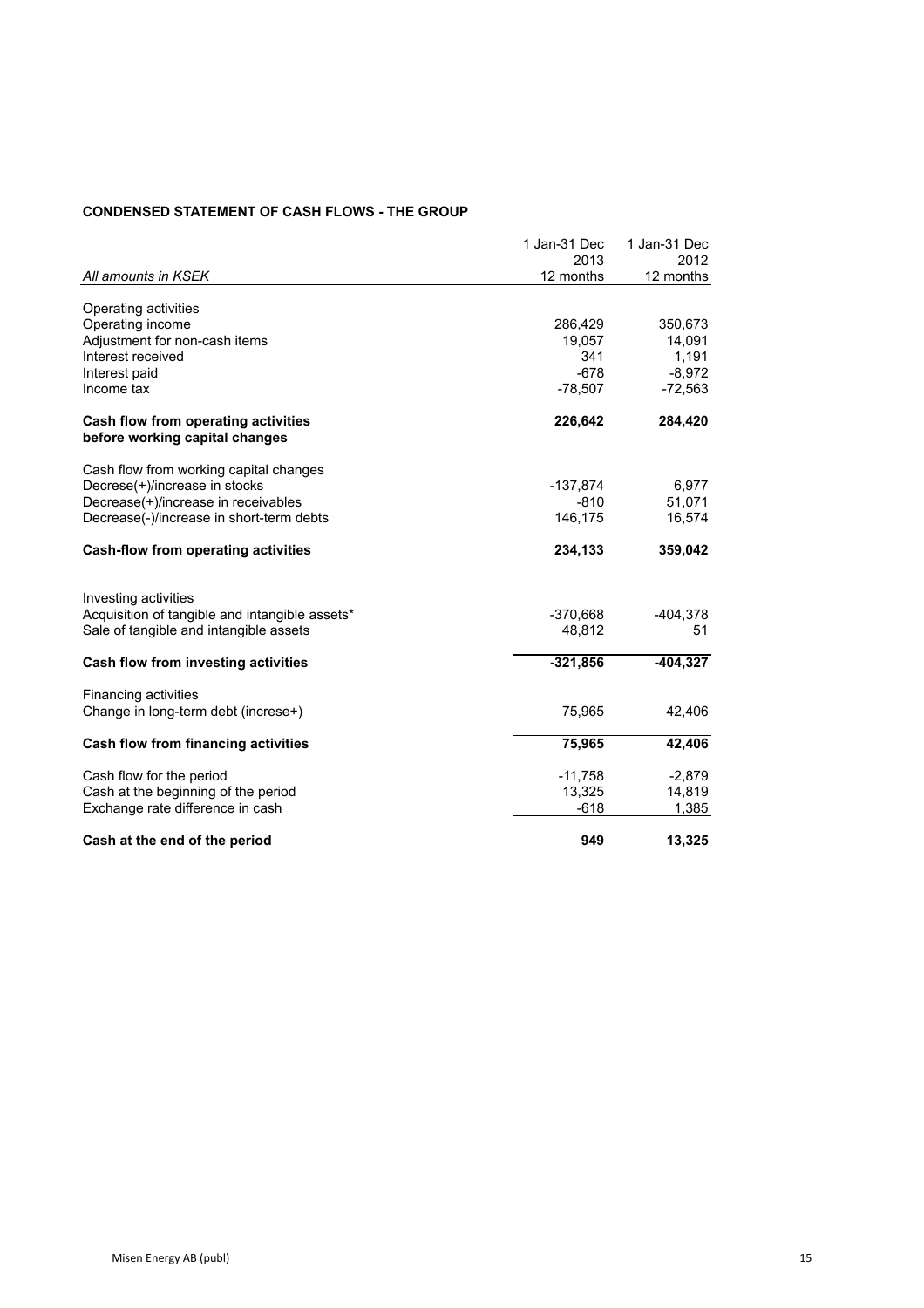#### **CONDENSED INTERIM INCOME STATEMENT - PARENT COMPANY**

| (Misen Energy AB)                                                                            |                |                                        |           |              |
|----------------------------------------------------------------------------------------------|----------------|----------------------------------------|-----------|--------------|
|                                                                                              |                | 1 Oct-31 Dec 1 Oct-31 Dec 1 Jan-31 Dec |           | 1 Jan-31 Dec |
|                                                                                              | 2013           | 2012                                   | 2013      | 2012         |
| All amounts in KSEK                                                                          | 3 months       | 3 months                               | 12 months | 12 months    |
|                                                                                              |                |                                        |           |              |
| <b>Operating revenue</b><br>Net sales                                                        | 0              | 0                                      | 2,730     | 9,542        |
|                                                                                              | $\overline{0}$ | $\overline{0}$                         | 2.730     | 9.542        |
|                                                                                              |                |                                        |           |              |
| <b>Operating expenses</b>                                                                    |                |                                        |           |              |
| Other external expenses                                                                      | $-7,978$       | $-7,593$                               | $-21,746$ | $-18,603$    |
| Personnel expenses                                                                           | $-1,293$       | $-1,084$                               | $-2,889$  | $-2,695$     |
|                                                                                              | $-9,271$       | $-8,676$                               | $-24,635$ | $-21,298$    |
| <b>Operating income</b>                                                                      | $-9,271$       | $-8,676$                               | $-21,905$ | $-11,756$    |
|                                                                                              |                |                                        |           |              |
| Interest income                                                                              | 335            | 896                                    | 337       | 899          |
| Currency exchange gains/losses                                                               | $-812$         | $-73$                                  | $-1,286$  |              |
| Interest expense                                                                             | $-533$         | $-197$                                 | $-1,711$  | $-206$       |
|                                                                                              | $-1,010$       | 626                                    | $-2,660$  | 693          |
| Profit/loss after financial items                                                            | $-10,281$      | $-8,050$                               | $-24,565$ | $-11,063$    |
| Taxes for the period                                                                         |                | $\overline{\phantom{a}}$               | 0         | 1            |
| Net profit/loss                                                                              | $-10,281$      | $-8,050$                               | $-24,565$ | $-11,062$    |
| Interim Statement of comprehensive income - Parent company                                   |                |                                        |           |              |
| Net loss for the period                                                                      | $-10,281$      | $-8,050$                               | $-24,565$ | $-11,062$    |
| Other comprehensive income                                                                   |                |                                        |           |              |
| Other comprehensive income for the period, net after taxes                                   | 0              | $\Omega$                               | $\Omega$  | $\Omega$     |
| Total comprehensive income for the period                                                    | $-10,281$      | $-8,050$                               | $-24,565$ | $-11,062$    |
| Earnings per share allocated to the share owners in the parent company<br>(in SEK per share) |                |                                        |           |              |
| Net earnings for the period, before and after dilution                                       | Neg            | Neg                                    | Neg       | Neg          |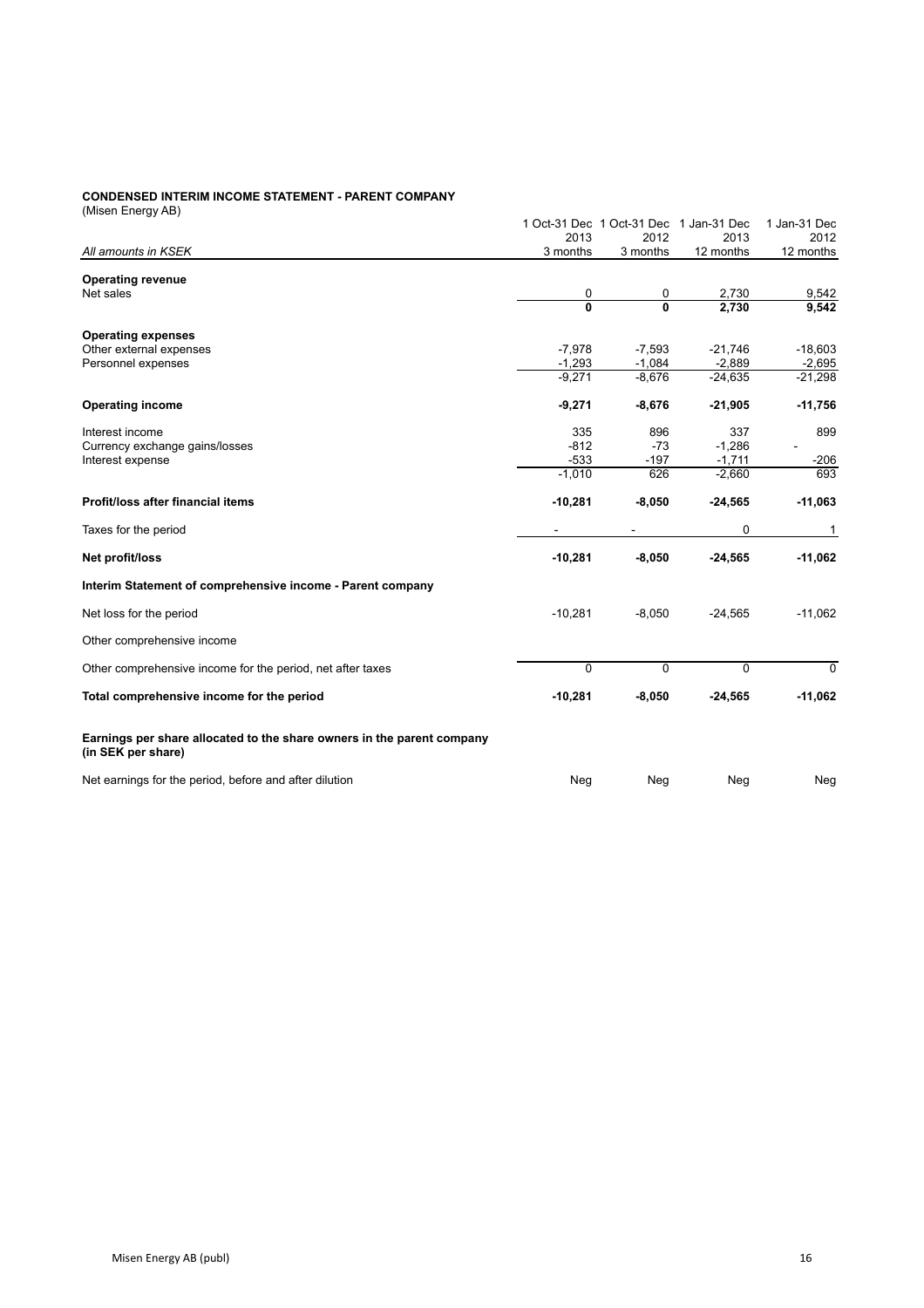#### **CONDENSED BALANCE SHEET - PARENT COMPANY** (Misen Energy AB)

| <b>TOTAL ASSETS</b>                                     | 1,008,054   | 1,011,091   |  |
|---------------------------------------------------------|-------------|-------------|--|
| <b>Total current assets</b>                             | 6,255       | 9,292       |  |
| Cash and bank balances                                  | 479         | 8,512       |  |
|                                                         | 5,776       | 780         |  |
| Prepaid expenses and accrued income                     | 229         | 207         |  |
| Short-term receiveables subsidiaries                    | 4,744       |             |  |
| Accounts receiveable<br>Other receivables               | 803         | 573         |  |
| <b>Current receivables</b>                              |             |             |  |
| <b>Current assets</b>                                   |             |             |  |
| <b>Total non-current assets</b>                         | 1,001,799   | 1,001,799   |  |
| <b>Total financial fixed assets</b>                     | 1,001,799   | 1,001,799   |  |
|                                                         |             |             |  |
|                                                         | 1,001,799   | 1,001,799   |  |
| <b>Financial fixed assets</b><br>Shares in subsidiaries | 1,001,799   | 1,001,799   |  |
| Non-current assets                                      |             |             |  |
| <b>ASSETS</b>                                           |             |             |  |
| All amounts in KSEK                                     | 31 Dec 2013 | 31 Dec 2012 |  |
| (ivisent energy AD)                                     |             |             |  |

| (Misen Energy AB)<br>All amounts in KSEK | 31 Dec 2013 | 31 Dec 2012 |
|------------------------------------------|-------------|-------------|
|                                          |             |             |
| <b>Equity</b>                            |             |             |
| <b>Restricted equity</b>                 |             |             |
| Share capital                            | 290,136     | 290,136     |
| Statutory reserves                       | 345         | 345         |
|                                          | 290.481     | 290,481     |
| Non-restricted equity                    |             |             |
| Profit/Loss brought forward              | 697,466     | 708,527     |
| Profit/loss for the year                 | $-24,565$   | $-11,062$   |
|                                          | 672,901     | 697,465     |
| <b>Total equity</b>                      | 963,382     | 987,946     |
| <b>Non-current liabilities</b>           |             |             |
| Long-term loan                           | 37,502      | 20,033      |
| Other long-term debts to group companies | 93          | 93          |
| <b>Total non-current liabilities</b>     | 37,595      | 20,126      |
| <b>Total non-current liabilities</b>     |             |             |
| Accounts payable                         | 3,568       | 1,080       |
| Other short-term liabilities             | 333         | 505         |
| Short-term debts to subsidiaries         |             | 399         |
| Accrued expenses and deferred income     | 3,175       | 1,033       |
| <b>Total current liabilities</b>         | 7,076       | 3,017       |
| <b>TOTAL EQUITY AND LIABILITIES</b>      | 1,008,054   | 1,011,091   |
| <b>Pledged assets</b>                    |             | 152         |
| <b>Contingent liabilities</b>            |             | 39          |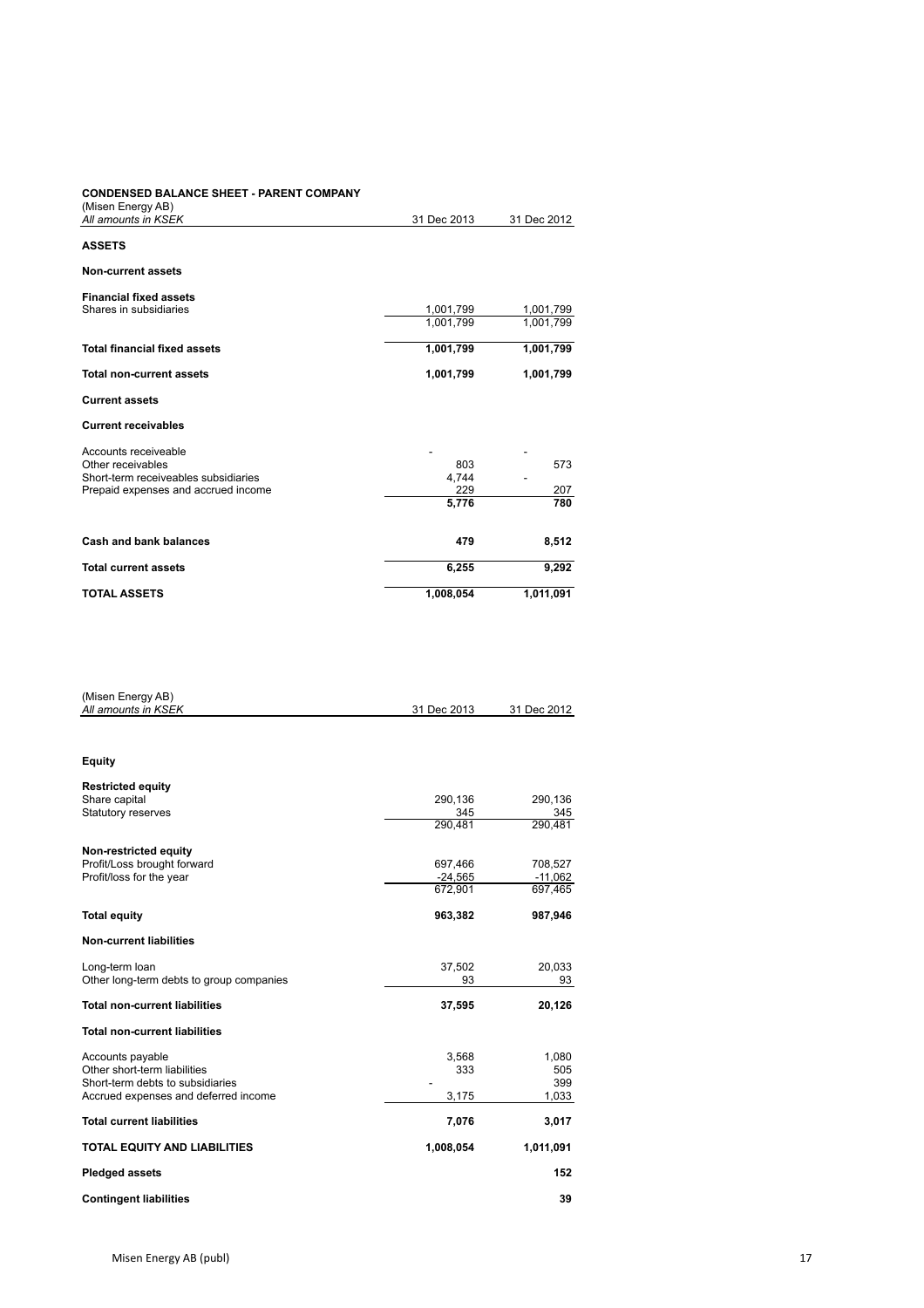# **CONDENSED STATEMENT OF CHANGES IN EQUITY - PARENT COMPANY**

|                                   | <b>Share</b>             |                  |         |                 |                     |  |
|-----------------------------------|--------------------------|------------------|---------|-----------------|---------------------|--|
|                                   | <b>Share</b>             | <b>Statutory</b> | Premium | <b>Retained</b> |                     |  |
| All amounts in KSEK               | capital                  | reserves         | reserve | earnings        | <b>Total equity</b> |  |
| Equity brought forward 2012-01-01 | 290,136                  | 345              | 714,285 | $-5,757$        | 999,009             |  |
| Net profit                        |                          |                  |         |                 |                     |  |
| Net profit of the year 2012       |                          |                  |         | $-11.062$       | $-11,062$           |  |
| Other comprehensive income        |                          |                  |         |                 |                     |  |
| <b>Translation difference</b>     | $\overline{\phantom{0}}$ |                  |         |                 | 0                   |  |
| Total comprehensive income        | O                        | 0                | O       | $-11.062$       | $-11,062$           |  |
| Equity brought forward 2012-12-31 | 290,136                  | 345              | 714,285 | $-16,819$       | 987,947             |  |
| Equity brought forward 2013-01-01 | 290,136                  | 345              | 714,285 | $-16,819$       | 987,947             |  |
| Net profit                        |                          |                  |         |                 |                     |  |
| Net profit forthe year            |                          |                  |         | $-24,565$       | $-24,565$           |  |
| Other comprehensive income        |                          |                  |         |                 |                     |  |
| <b>Translation difference</b>     | $\overline{\phantom{a}}$ |                  |         |                 | 0                   |  |
| Total comprehensive income        | $\bf{0}$                 | 0                | 0       | $-24.565$       | $-24,565$           |  |
| Equity brought forward 2013-12-31 | 290,136                  | 345              | 714,285 | $-41,384$       | 963,382             |  |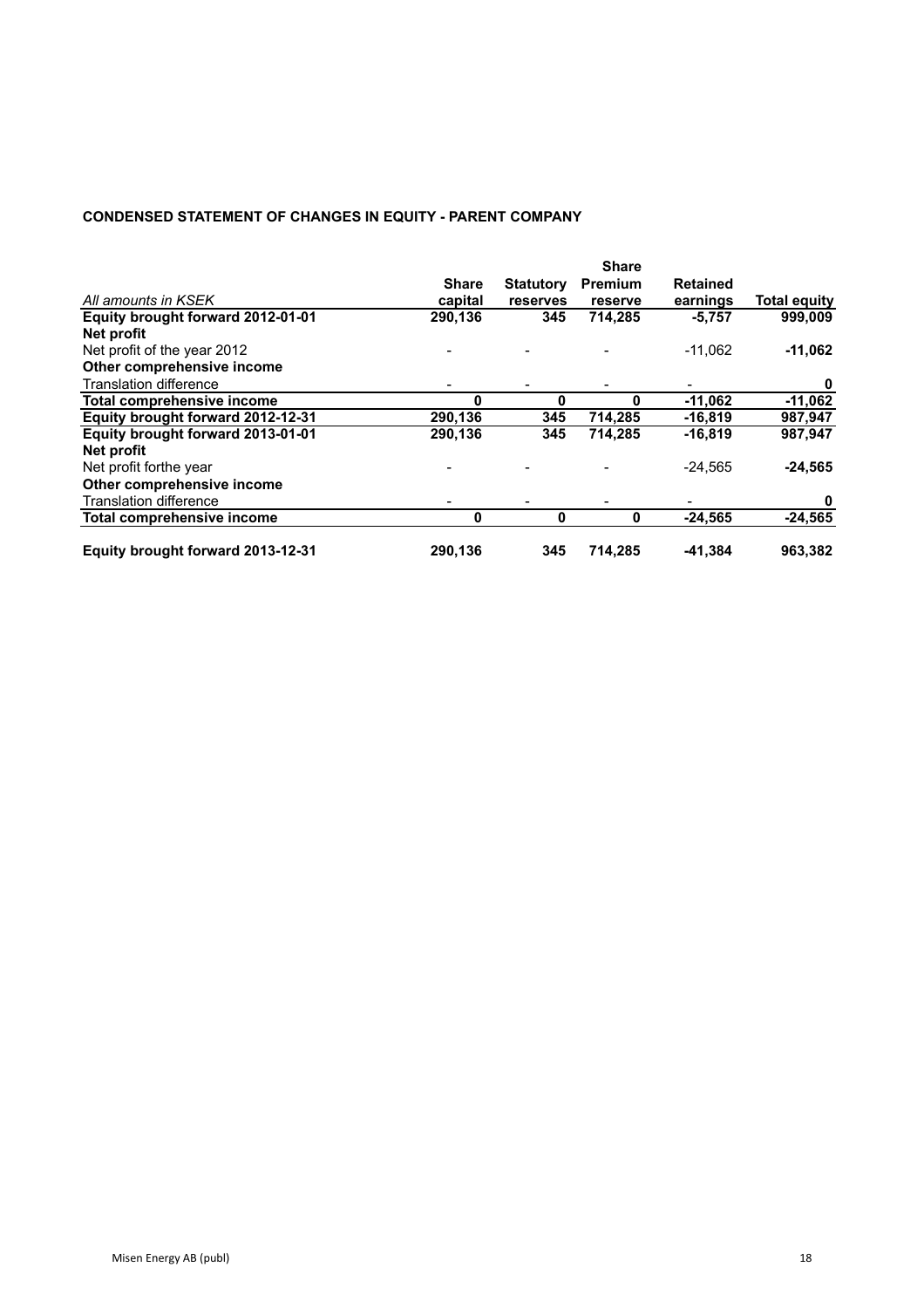# **CONDENSED STATEMENT OF CASH FLOWS - PARENT COMPANY**

(Misen Energy AB)

|                                             | 1 Jan-31 Dec<br>2013 | 1 Jan-31 Dec<br>2012 |
|---------------------------------------------|----------------------|----------------------|
| All amounts in KSEK                         |                      |                      |
|                                             |                      |                      |
| Operating activities                        |                      |                      |
| Operating income                            | $-21,905$            | $-11,756$            |
| Adjustment for non-cash items               |                      | -29                  |
| Interest received                           | 337                  | 899                  |
| Interest paid                               |                      | $-206$               |
| Cash flow from operating activities         |                      |                      |
| before working capital changes              | $-21,568$            | $-11,092$            |
| Cash flow from working capital changes      |                      |                      |
| Decrease(+)/increase in receivables         | $-4,588$             | 745                  |
| Decrease(-)/increase in accounts payable    | 2,488                | 337                  |
| Decrease(-)/increase(+) in short term debts | $-1,426$             | $-1,281$             |
| <b>Cash flow from operating activities</b>  | $-25,094$            | $-11,291$            |
| Investment activities                       |                      |                      |
| Payment of shareholders contribution        |                      | -900                 |
| <b>Cash flow from investing activities</b>  | $\mathbf{0}$         | $-900$               |
| <b>Financing activities</b>                 |                      |                      |
| Increase in long-term debt                  | 17,469               | 20,063               |
| Group contribution                          |                      |                      |
| <b>Cash flow from financing activities</b>  | 17,469               | 20,064               |
| Cash flow for the period                    | $-7,625$             | 7,873                |
| Cash at the beginning of the period         | 8,512                | 639                  |
| Cash at the end of the period               | 887                  | 8,512                |